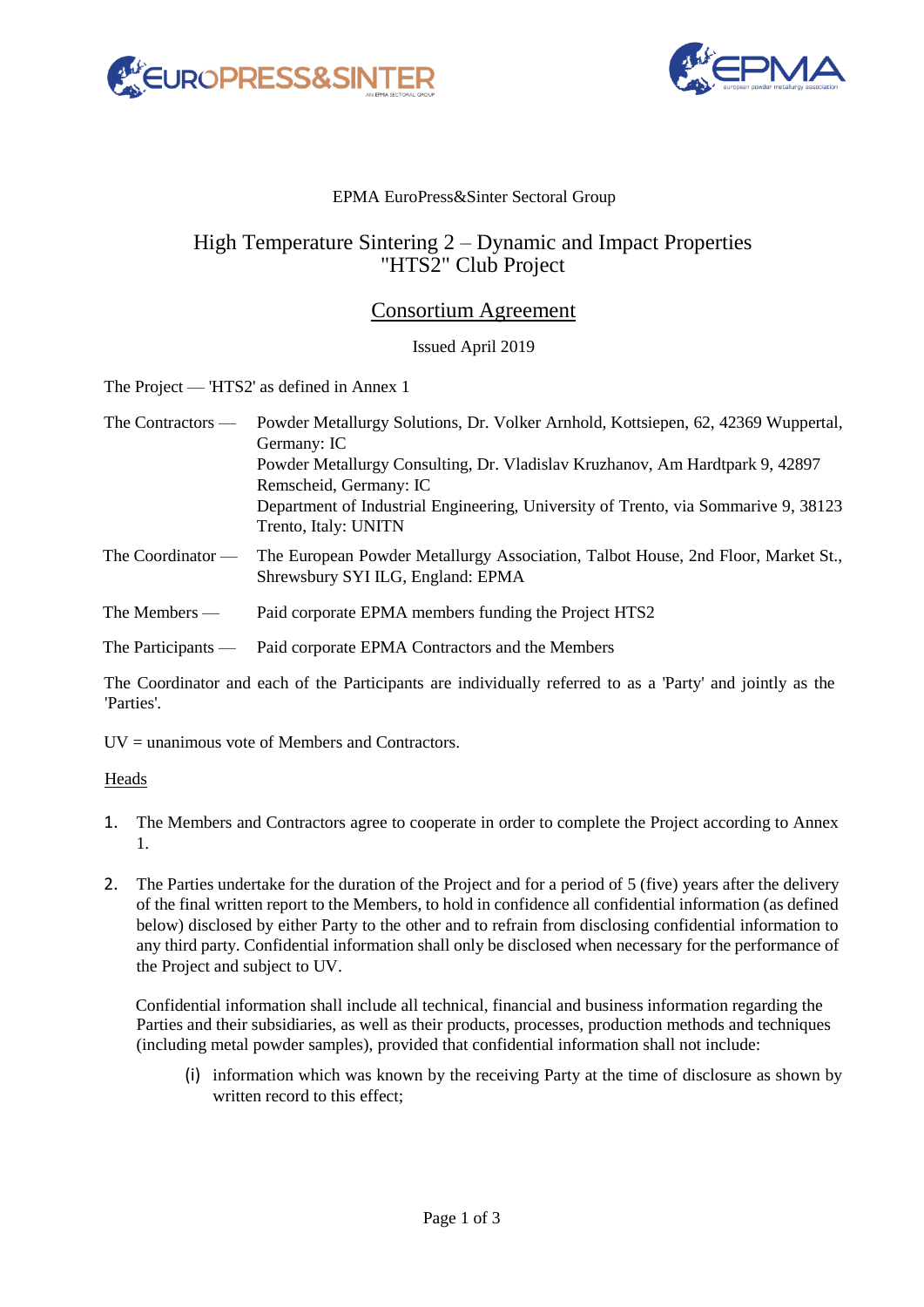



- (ii) information which at the time of disclosure is in the public domain or which is published after disclosure or otherwise becomes part of the public domain through no fault of the receiving Party;
- (iii) information which the receiving Party can show was received by it from a third party who did not, to the best knowledge of the receiving Party, acquire the information, directly or indirectly, from the other Party under an obligation of confidence

*For UNITN: Notwithstanding the foregoing, the Contractor is obliged to publish in the usual scientific form the results of studies undertaken during performance of the Project. The Members gives their fundamental consent to such publication. The Contractor will inform the Members beforehand of any planned publication and will give them the opportunity of commenting on it within a reasonable period, at latest four (4) weeks after submission of the text intended for publication. A Member is entitled to refuse their consent to a publication if it is intended to publish company related data or, in connection with the granting of patent rights, if it is intended to publish any anticipatory information likely to constitute a bar to novelty. In such cases, the Participants will, without delay, seek to reach a special agreement governing the form and timing of rapid publication and taking due account of the legitimate interests of both the Members and the Contractor.*

*In case of abstract submission to any Congress and Conference, the Contractor will circulate the text in due time to have the consensus from the Members within two (2) weeks.*

- 3. The Contractors agree to refrain from carrying out similar projects on high temperature sintering of commercially available alloys with organisations other than the Members until completion of the Project (delivery of the final report).
- 4. The Members agree to share equally the total Project fee of EUR 50 000 (fifty thousand). The required minimum number of initial Members is eight unless the Members agree to exceed the maximum Individual Project Fee of EUR 6250 (six thousand two hundred and fifty) per Member. The resultant fee ("HTS2 Fee") is thus calculated dividing the total Project fee by the number of initial participants.
- 5. New paying members may be admitted to the HTS2 Project by UV on payment of a "HTS Results Access Premium" of EUR 2000 (two thousand) at the start of the Project in addition to the full HTS2 Fee. If the New Member is requiring admission after the Project has started, an additional premium of 10% on the full HTS2 Fee will be charged. The HTS Results Access Premium collected from the new members will be distributed among the other HTS Consortium Members, taking into account the members at the time of Start of the Project. The 10% additional premium collected from the new members will be distributed among the other Consortium Members, taking into account the members at the time of Start of the Project, or at the New Member admission, whichever the latest.
- 6. VAT: VAT will be added to the Project Fee as appropriate but may be reclaimed according to local arrangements (e.g. "Reverse Charge" mechanism). All VAT numbers are to be provided to the EPMA.
- 7. The Members also undertake to provide the Contractors with the necessary powder materials for the Project. If no agreement on the in-kind contribution can be made between the Participants, each Member is free to withdraw from the Project. If the Consortium agrees to subcontract the in-kind internally or externally at additional costs, the EPMA will coordinate this task and charge equally each Member to cover the cost plus an administrative fee of 15%.
- 8. Payment Schedule:
	- 50% at the start of the "HTS2" Project,
	- 50% after completion of the "HTS2" Project and delivery of the final report of the Part.